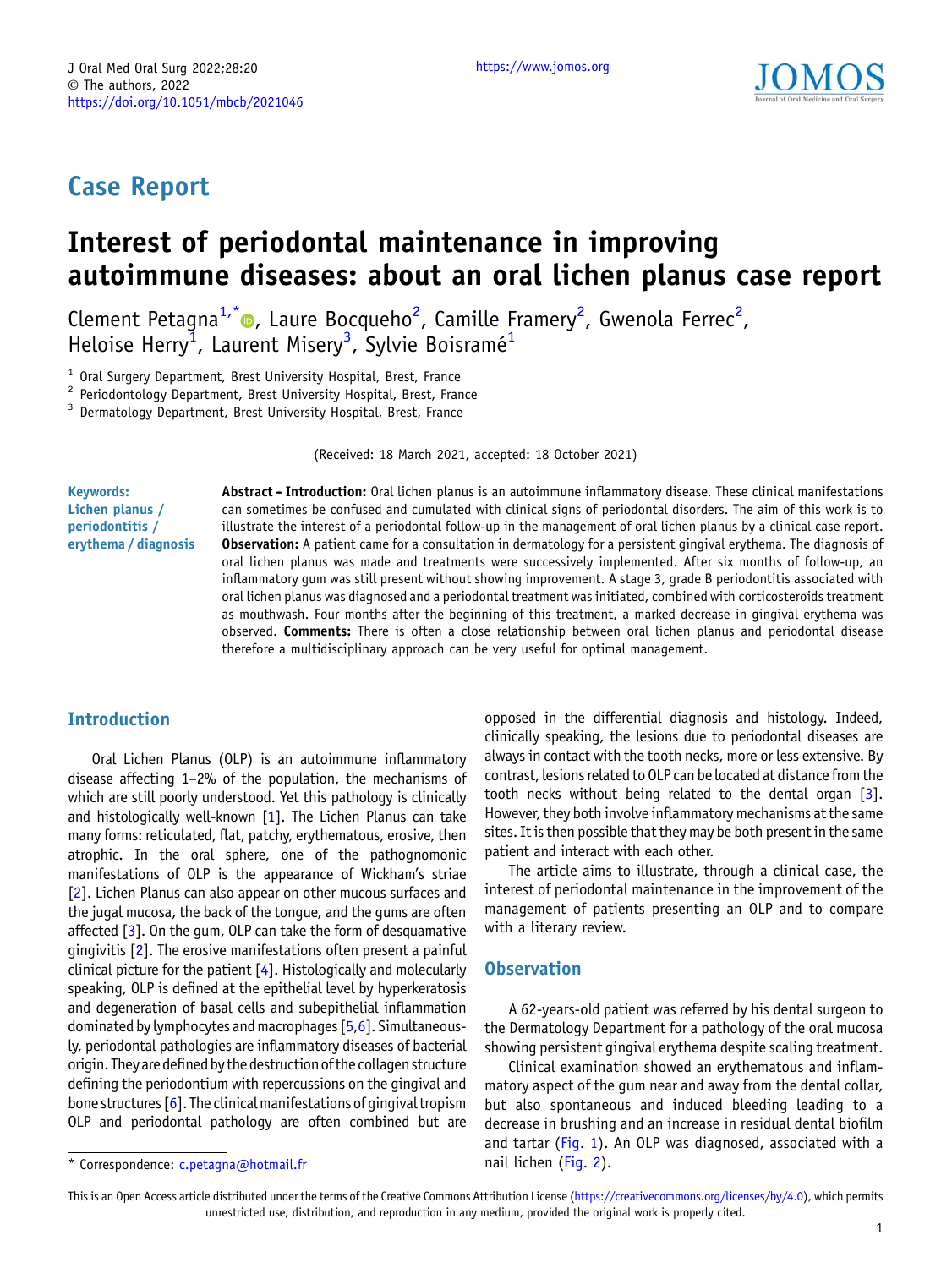<span id="page-1-0"></span>

Fig. 1. Erythematous and inflammatory aspects of the gum.



Fig. 2. Lichen planus aspect of the hand nails.

The patient reported a history of prostate cancer, an episode of stroke three years ago, and thrombocythemia currently being treated with hydroxycarbamide.

At the first Dermatology consultation and during the follow-up, multiple treatments were implemented:

- Treatment with orodispersible prednisolone 20 mg mouthwash (one tablet morning and evening) was initially prescribed for four months without any significant improvement of the OLP.
- A relay by topical application of clobetasol-based cream was then initiated. This treatment considerably reduced gingival inflammation. However, after two months of application, erythematous gingival hypertrophy was still present. The erythematous and erosive appearance in the left mandibular sector, coupled with the symptomatic OLP, led to the need for a biopsy to rule out any malignant transformation. Histopathological examination revealed a predominantly lymphocytic subepithelial infiltrate without dysplasia or tumour infiltration was found. This is not specific but strongly suggestive of lichen planus.

A thorough clinical examination of the mouth, radiographic periodontal status [\(Fig. 3](#page-2-0)) and periodontal charting [\(Fig. 4\)](#page-3-0) led to the diagnosis of stage 3 grade B periodontitis associated with OLP [\[7](#page-4-0)], due to the progression of bone lysis and the age of the patient. It was then decided to associate a periodontal treatment with the multidisciplinary follow-up in dermatology department. Periodontal management consisted in an initial motivation for oral hygiene which reduced gingival inflammation and spontaneous bleeding ([Fig. 5\)](#page-4-0). Then scaling followed by root planning in the full mouth was undertaken with antibiotic therapy, Amoxicilline 1g morning and evening for seven days.

Persistence of gingival erythematous area away from the tooth collar revealed lesions due to OLP. Treatment with betamethasone 2 mg, two tablets morning and evening daily mouthwash was initiated with controls at one [\(Fig. 6\)](#page-4-0) and four months ([Fig. 7](#page-4-0)).

At this date, a marked decrease in the inflammatory zones away from the tooth collar was observed. However, these did not completely disappear, possibly in relation with the persistence of tartar on the mandibular front teeth [\(Fig. 7\)](#page-4-0).

A bi-annual check-up was considered as necessary to monitor the patient's motivation in oral hygiene, to follow up the evolution of OLP, and to interfere early if any change in OLP.

# **Discussion**

Recently, a new classification of periodontal disease has emerged in which inflammatory and autoimmune diseases (including OLP) are recognized as responsible for gum disease not induced by dental biofilm [\[7](#page-4-0)]. A study showed that good control of dental biofilm helps to reduce the OLP symptoms and improves the overall quality of patient's life  $[8]$  $[8]$ . More recently, Gracia-Pola et al. showed through a systematic review of the literature that rigorous oral hygiene education at home and regular periodontal maintenance check-ups significantly reduced the clinical signs and discomfort caused by OLP [\[9](#page-4-0)]. This conclusion was also reported by Giovanni et al. in a recent randomised case control study [\[10](#page-4-0)]. In this clinical case, the patient's oral hygiene is greatly improved even if still perfectible and improvement in clinical signs of OLP are evident. OLP has an autoimmune component, leading to an inflammatory phenomenon. Although Katz et al. suggested through a clinical case, that the appearance of OLP lesions was secondary to local aggression  $[11]$  $[11]$ , its aetiology remains unknown. OLP has often been described and studied in the literature in association with other infectious diseases. Heinz Herpenstein et al. described in a case report the reduction of inflammation, stabilization of periodontal disease and the complete interruption of evolution of OLP without specific therapy [[12\]](#page-4-0), permitted by a periodontal treatment allowing a decrease of dental biofilm and its constant control.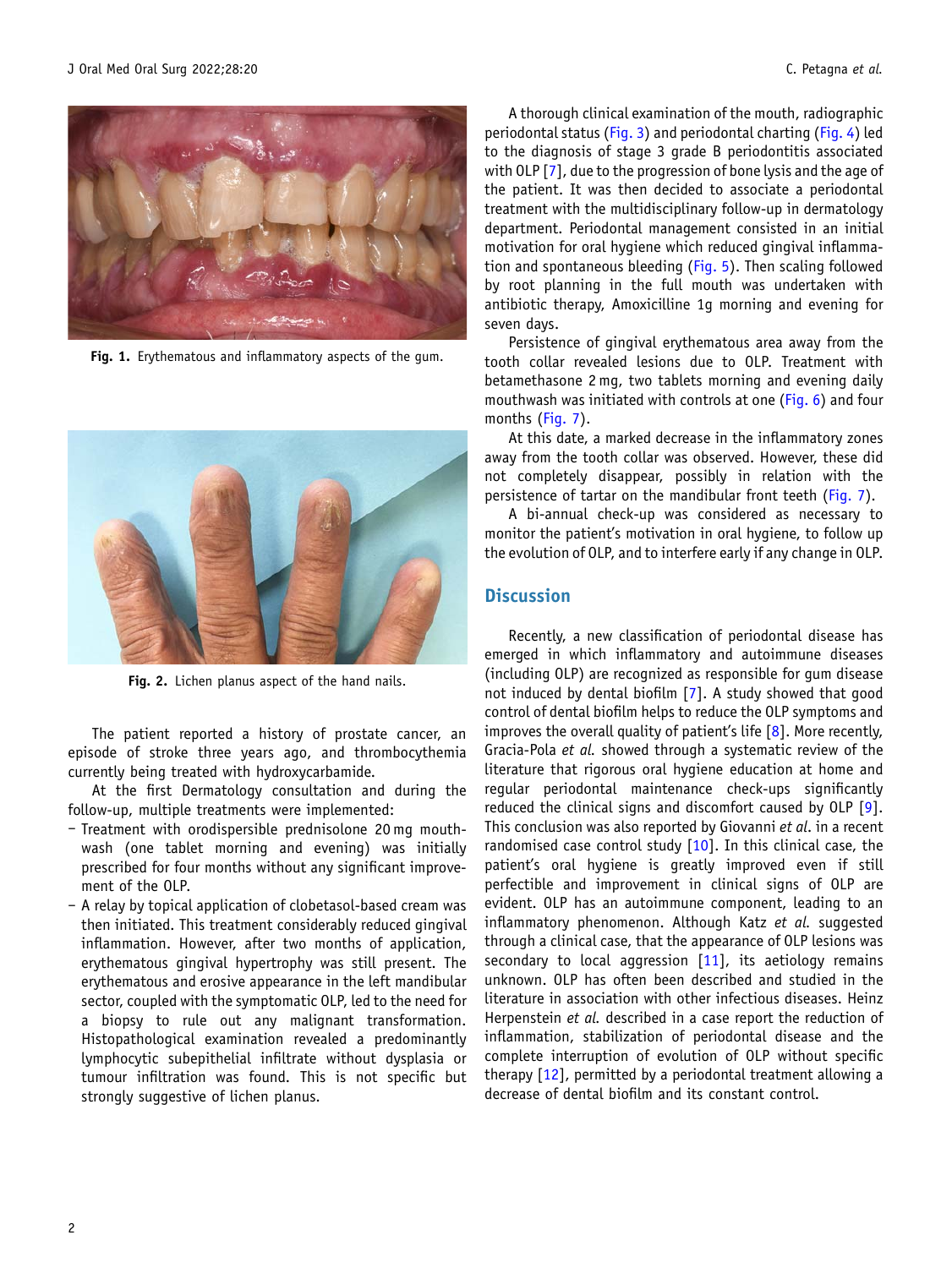<span id="page-2-0"></span>

Fig. 3. Periodontal radiographic status revealing alveolar bone loss.

Hepatic and herpes infections have been shown to cause a local immune deficiency that potentiates lichen lesions [\[13,14](#page-4-0)]. Yildrim and Nagarro go even further in explaining that these infections may play a role in the OLP aetiology [\[13,14](#page-4-0)]. In the context of periodontal pathologies, the bacterial origin is well-known [\[12](#page-4-0)]. Ertugrul et al. showed through a clinical study, that periodontopathogen bacteria were found in greater quantities in patients with OLP associated with periodontal disease than in patients with periodontal disease only. They conclude that there is a real correlation between these two pathologies. They also theorized that periodontopathogen bacteria play a role in the aetiology of OLP itself [\[15](#page-5-0)]. It is clear from these various studies that there is an interaction between autoimmune disease and periodontal microbiota. Some authors even assert the hypothesis that the OLP appearance is secondary to a first pathological manifestation, which implies that initial management of the infectious pathology should be a prerequisite for any treatment of OLP.

This reported clinical case is in concordance with literature. Indeed, multidisciplinary management (periodontology/oral dermatology) was essential and the order in which the treatments were carried out seemed to be important. The patient initially received treatment only focusing on oral lichen planus without prior treatment or maintenance check-ups of periodontal disease (during the treatment). Despite the use of multiple medical treatments, no improvement could be observed. This may be firstly explained by the use of local corticosteroids to treat the OLP, but resulting in a decrease in local immune defences that may favour opportunistic infections [\[1](#page-4-0)]. Secondly, this patient's periodontal disease probably played an aggravating role in the aetiology of this

OLP. This hypothesis is supported by clinical observations: when periodontal disease management preceded the management of OLP, the patient responded positively to treatment. One study focused on the interaction between OLP and periodontal disease at the molecular level. Indeed, Ertugrul et al. showed that active forms of OLP lead to an increase in MMP1 and MMP9 and a decrease in TIMP (protease inhibitor), causing destruction of the extracellular matrix, weakening the protective effect of the surface epithelium and thus promoting bacterial colonization and the development or maintenance of periodontal disease [\[16](#page-5-0)]. More recently Romano et al. has shown that plaque control leads to a decrease in MMP1 and MMP9, however, patients with active OLP seem to maintain a higher concentration of MMP than the general population even when hygiene control is rigorous [[17\]](#page-5-0).

#### Conclusion

In conclusion, the link between OLP and periodontal disease no longer needs to be proven today; it is obvious. This clinical observation supported by data from the literature highlights interactions between OLP and periodontal disease. It is therefore not possible to properly treat OLP without managing an existing periodontal disease. A multidisciplinary approach between oral mucosa pathologists and periodontologists appears essential for the patients well-being. Furthermore, it is essential for patients to become aware of the fact that treatment success relies on their adherence to the rules of oral hygiene and that this success can be reversible if the rules are not followed. These patients will need to be followed throughout their lives to limit recurrences, bearing in mind that the main risk of OLP is the evolution of a malignant lesion.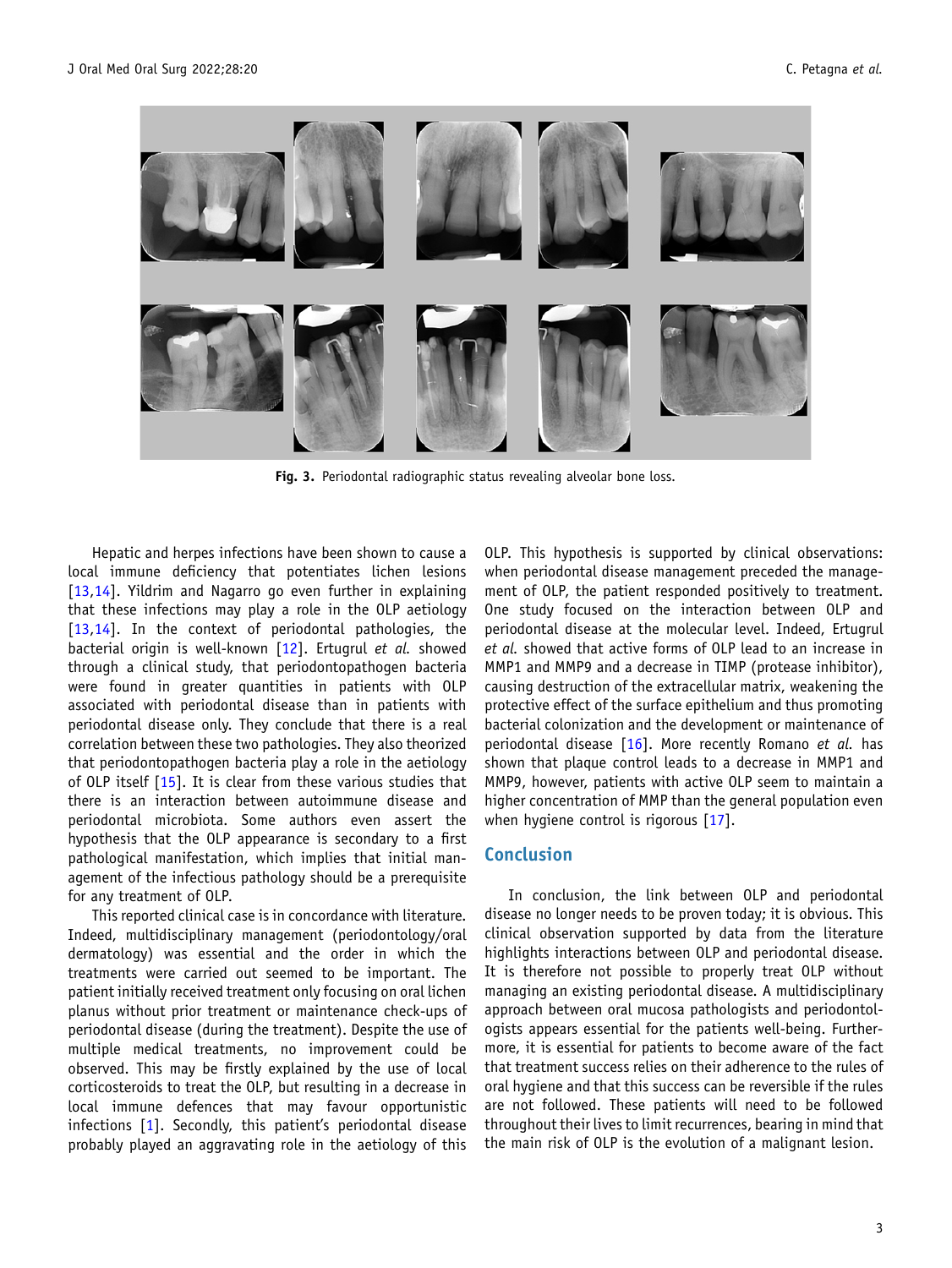<span id="page-3-0"></span>



Maxillaire

Fig. 4. Initial periodontal charting..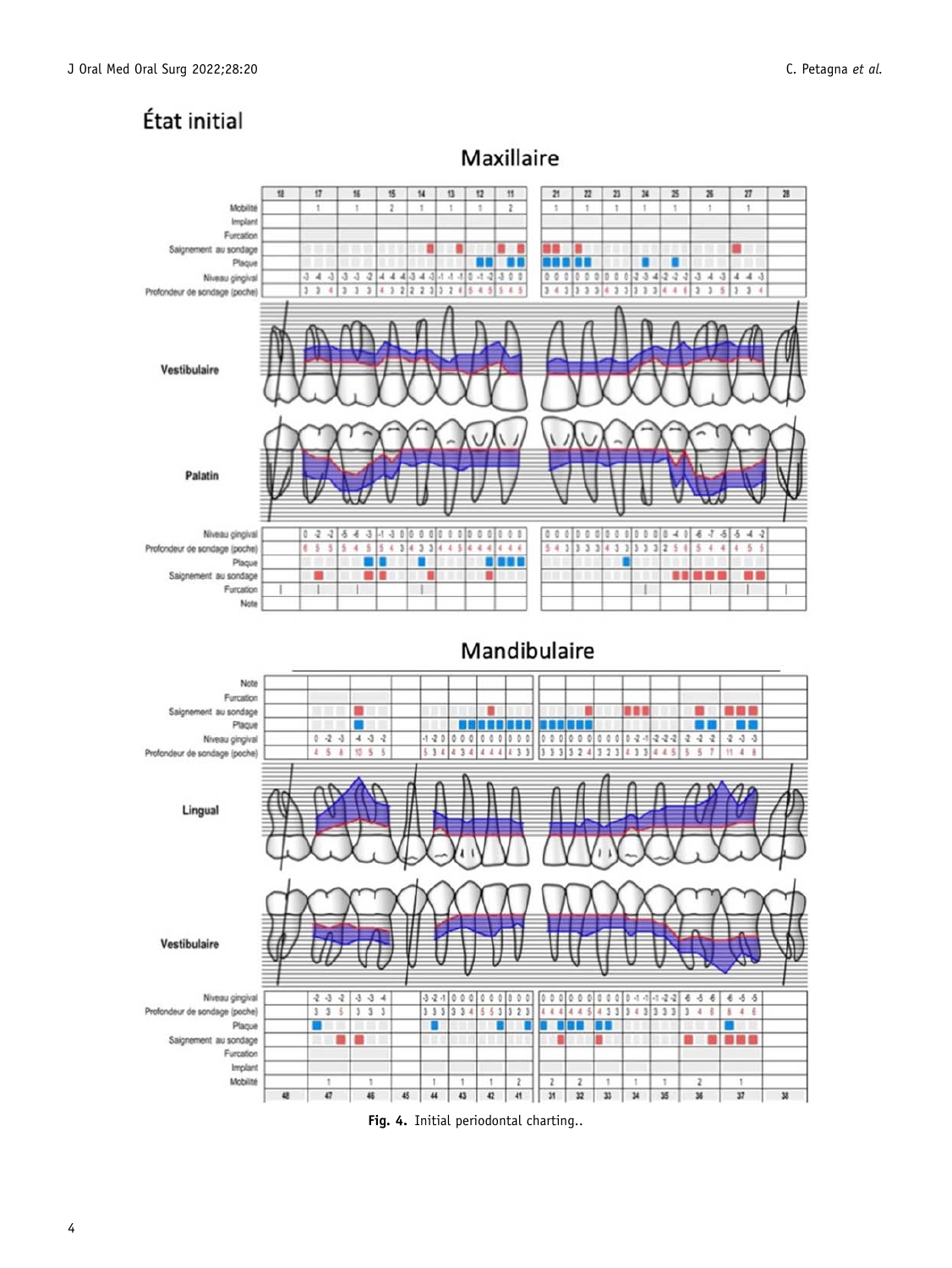<span id="page-4-0"></span>

Fig. 5. Gingival aspect after the initial periodontal management.



Fig. 6. Gingival aspect one month after betamethasone treatment.



Fig. 7. Gingival aspect four months after betamethasone treatment.

#### Conflict of interest

The authors declare that there is no conflict of interest.

#### Funding

This research did not receive any specific funding.

#### Ethical approval

Ethical approval was not required.

### Informed consent

This article does not contain any studies involving human subjects.

#### References

- 1. Sharma A, Aggarwal C, Mathur V, Sardana D. Severe Gingival Enlargement with Coexisting Erosive Lichen Planus in Severe Chronic Periodontitis Patient, Hindawi, 2015, 1–6.
- 2. Madrid C, Bouferrache K, Pop S, Korsvold T, Abarca M. Rares mais rebelles affections de la muqueuse buccale. Forum Med Suisse 2013;13:499–504.
- 3. Rai NP, Kumar P, Mustafa S, Divakar D, Al Kheraif A, Ramakrishnaiah R, et al. Relation between periodontal status and pre-cancerous condition (oral lichen planus): a pilot study. Adv Clin Exp Med 2016;25:763–766.
- 4. Maester A, Lucaciu O, Ciobanu L, Apostu D, Ilea A, Campian RS. Clinical features and management of oral lichen planus (OLP) with emphasis on the management of hepatitis C virus (HCV)-related OLP. Bosn J Basic Med Sci 2018;18(3):217–223.
- 5. Holmstrup P, Schiotz AW. Effect of dentral plaque control on gingval lichen planus. Oral Surg Oral Med Oral Pathol 1990;69:585–590.
- 6. Wang H, Luo Z, Lei L, Sun Z, Zhou M, Dan H et al., Interaction between oral lichen planus and chronic periodontitis with Th17- Associated Cytokine in Serum. Inflammation 2013;36:696–704.
- 7. Tonetti MS, Greenwell H, Kornmann KS. Staging and grading of periodontitis: framework and proposal of a new classification and case definition. J Clin Periodontol 2018;45:149–161.
- 8. Stone SJ, McCracken GI, Heasman PA, Staines KS, Pennington M. Cost-effectiveness of personalized plaque control for managing the gingival manifestations of oral lichen planus: a randomized controlled study. J Clin Periodontol 2013;40:859–867.
- 9. Garcia-Pola MJ, Rodriguez-López S, Fernánz-Vigil A, Bagán L, Garcia-Martín JM. Oral hygiene instructions and professional control as part of the treatment of desquamative gingivitis. Systematic review. Med Oral Patol Oral Cir Bucal 2019;24: e136–e144.
- 10. Mergoni G, Magnani V, Goldoni M, Vescovi P, Manfredi M. Effects of oral healthcare motivation in patients with gingival oral lichen planus: A randomized controlled trial. Oral Dis 2019;25:1335– 1343.
- 11. Kalz J, Goullschin J, Benoliel R, Rolstein I, Pisanly S. Lichen planus evoked by periodontal surgery. J Clin Periodontol 1988;15:263–265.
- 12. Erpenstein H. Periodontal and prosthetic treatment in patient with oral lichen planus. J Clin Periodontol 1985;12:104–112.
- 13. Nagao Y, Sata M, Itoh K, Tanikawa T, Kameyama T. Quantitative analysis of HCV RNA and genotype in patients with chronic hepatitis C accompanied by oral lichen planus. Eur J Clin Invest 1996;26:495–498.
- 14. Yildirim B, Senguven B, Demir C. Prevalence of herpes simplex, Epstein Barr and human papilloma viruses in oral lichen planus. Med Oral Patol Oral Cir Bucal 2011;16:170–174.